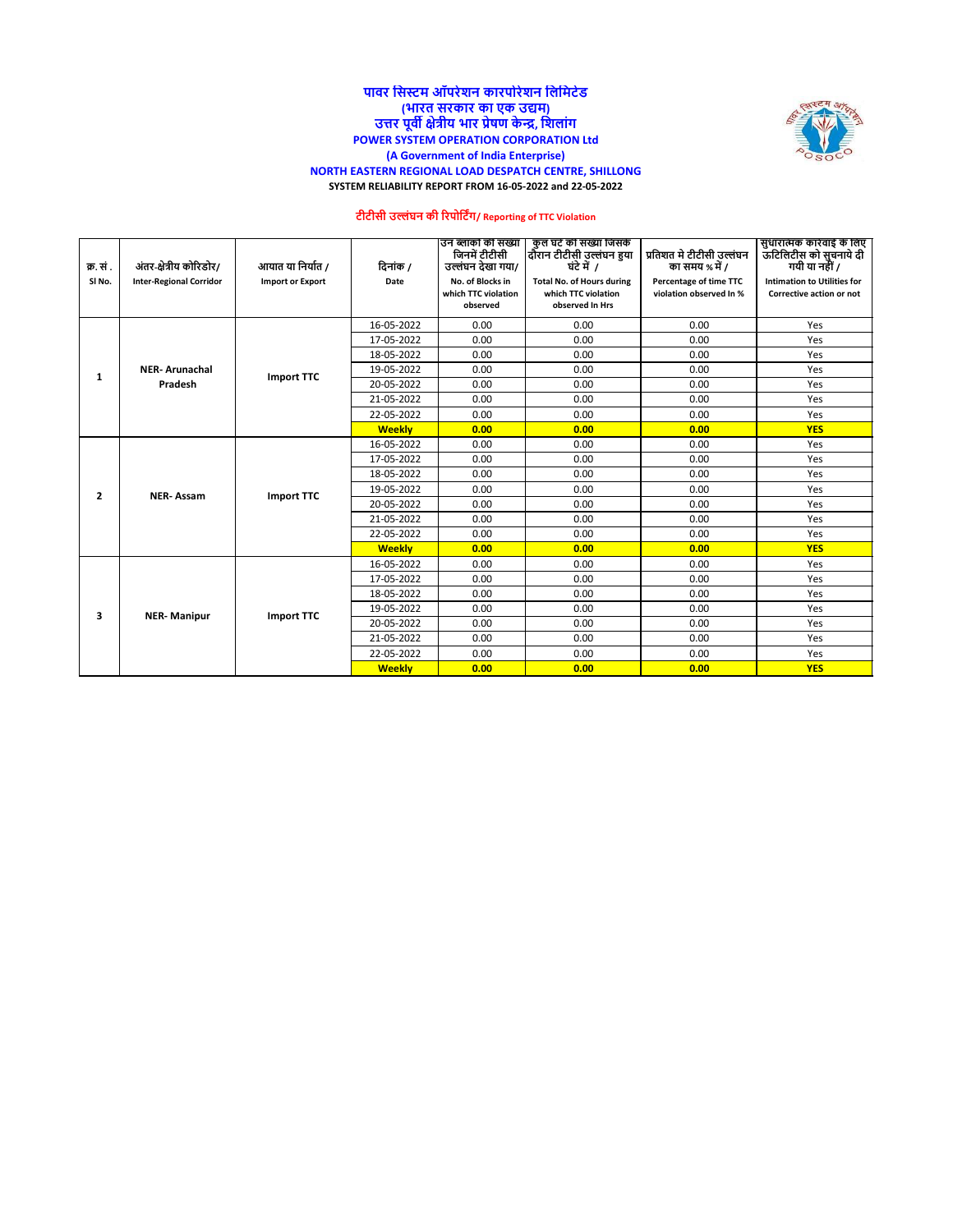|                | NER-Meghalaya                                                |                   | 16-05-2022    | 0.00  | 0.00 | 0.00         | Yes        |  |
|----------------|--------------------------------------------------------------|-------------------|---------------|-------|------|--------------|------------|--|
|                |                                                              |                   | 17-05-2022    | 0.00  | 0.00 | 0.00         | Yes        |  |
|                |                                                              |                   | 18-05-2022    | 0.00  | 0.00 | 0.00         |            |  |
| 4              |                                                              | <b>Import TTC</b> | 19-05-2022    | 0.00  | 0.00 | 0.00         | Yes        |  |
|                |                                                              |                   | 20-05-2022    | 0.00  | 0.00 | 0.00         | Yes        |  |
|                |                                                              |                   | 21-05-2022    | 12.00 | 3.00 | 13.00        | Yes        |  |
|                |                                                              |                   | 22-05-2022    | 0.00  | 0.00 | 0.00         | Yes        |  |
|                |                                                              |                   | <b>Weekly</b> | 12.00 | 3.00 | 1.86         | <b>YES</b> |  |
|                |                                                              |                   | 16-05-2022    | 0.00  | 0.00 | 0.00         | Yes        |  |
|                |                                                              |                   | 17-05-2022    | 0.00  | 0.00 | 0.00         | Yes        |  |
|                |                                                              |                   | 18-05-2022    | 0.00  | 0.00 | 0.00         | Yes        |  |
| 5              | <b>NER-Mizoram</b>                                           | <b>Import TTC</b> | 19-05-2022    | 0.00  | 0.00 | 0.00         | Yes        |  |
|                |                                                              |                   | 20-05-2022    | 0.00  | 0.00 | 0.00         | Yes        |  |
|                |                                                              |                   | 21-05-2022    | 0.00  | 0.00 | 0.00<br>0.00 | Yes        |  |
|                | <b>NER-Nagaland</b>                                          |                   | 22-05-2022    | 0.00  | 0.00 |              | Yes        |  |
|                |                                                              |                   | <b>Weekly</b> | 0.00  | 0.00 | 0.00         | <b>YES</b> |  |
|                |                                                              |                   | 16-05-2022    | 0.00  | 0.00 | 0.00         | Yes        |  |
|                |                                                              |                   | 17-05-2022    | 0.00  | 0.00 | 0.00         | Yes        |  |
|                |                                                              |                   | 18-05-2022    | 0.00  | 0.00 | 0.00         | Yes        |  |
| 6              |                                                              | <b>Import TTC</b> | 19-05-2022    | 0.00  | 0.00 | 0.00         | Yes        |  |
|                |                                                              |                   | 20-05-2022    | 0.00  | 0.00 | 0.00         | Yes        |  |
|                |                                                              |                   | 21-05-2022    | 0.00  | 0.00 | 0.00         | Yes        |  |
|                |                                                              |                   | 22-05-2022    | 0.00  | 0.00 | 0.00         | Yes        |  |
|                |                                                              |                   | <b>Weekly</b> | 0.00  | 0.00 | 0.00         | <b>YES</b> |  |
|                |                                                              |                   | 16-05-2022    | 0.00  | 0.00 | 0.00         | Yes        |  |
|                |                                                              |                   | 17-05-2022    | 0.00  | 0.00 | 0.00         | Yes        |  |
|                |                                                              |                   | 18-05-2022    | 0.00  | 0.00 | 0.00         | Yes        |  |
| $\overline{ }$ | <b>NER-Tripura</b>                                           | <b>Import TTC</b> | 19-05-2022    | 0.00  | 0.00 | 0.00         | Yes        |  |
|                |                                                              |                   | 20-05-2022    | 0.00  | 0.00 | 0.00         | Yes        |  |
|                |                                                              |                   | 21-05-2022    | 0.00  | 0.00 | 0.00         | Yes        |  |
|                |                                                              |                   | 22-05-2022    | 0.00  | 0.00 | 0.00         | Yes        |  |
|                |                                                              |                   | <b>Weekly</b> | 0.00  | 0.00 | 0.00         | <b>YES</b> |  |
|                | सुधारात्मक कार्यों की आवश्यकता/ Corrective actions required: |                   |               |       |      |              |            |  |
|                |                                                              |                   |               |       |      |              |            |  |

टीटीसी के उल्लंघन के मामले में, क्षेत्रीय संस्थाएं (आईएसजीएस, अरेक्जिम आई) जो आयात नियंत्री को अपने का प्राप्त<br>ड्रॉल या इंजेक्शन को सीमित करें ताकि टीटीसी को सीमा के भीतर बनाए रखा जाये और एसएलडीसी उचित कर्रवाई करे।

In case of violation of TTC, the regional entities (ISGSs, DISCOMs etc) who are over drawing or under injecting in the importing control area and under drawing or over injecting in the exporting control<br>area, restrict thei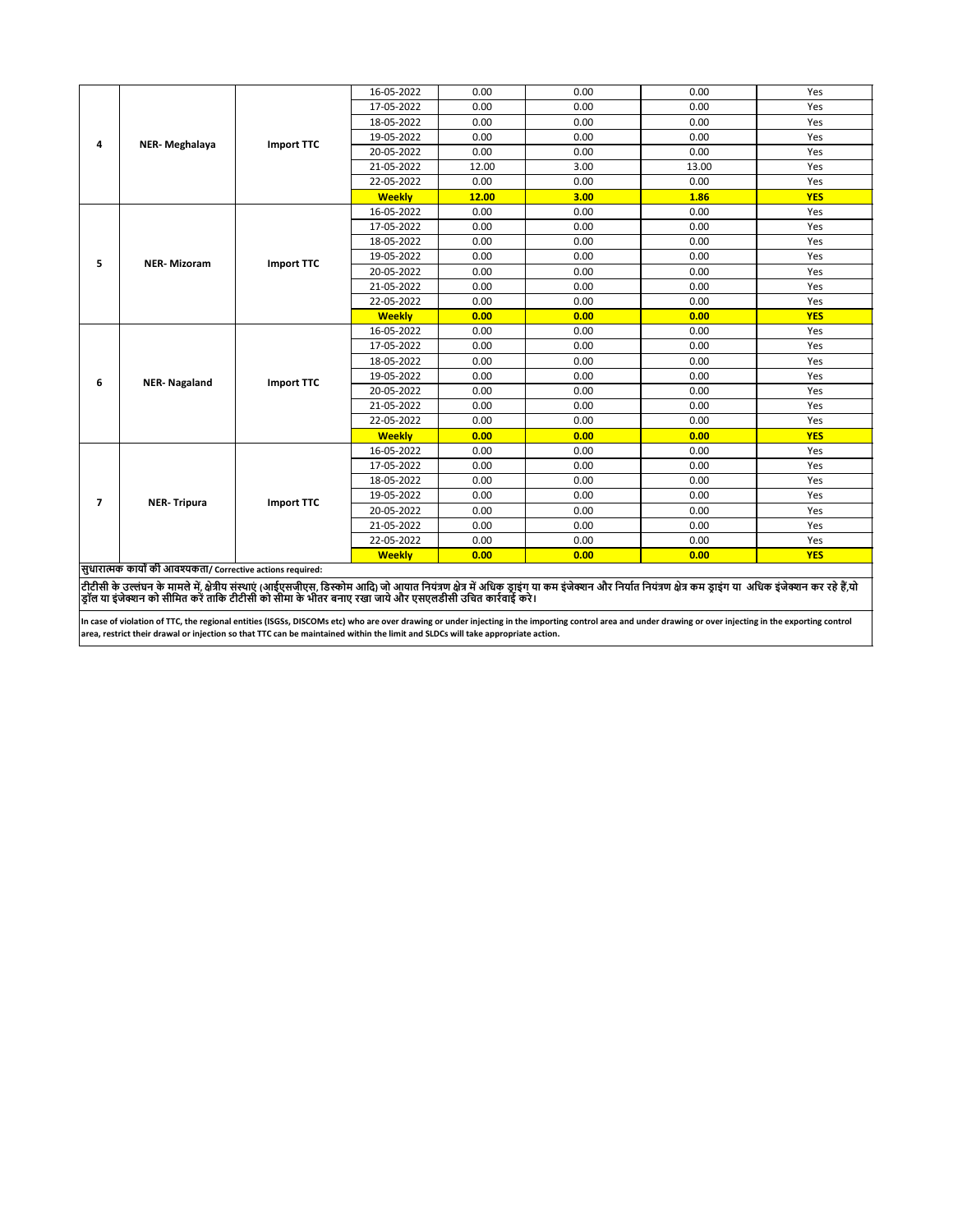#### **पावर नसस्टम ऑपरेशि कारपोरेशि नलनमटेड (भारत सरकार का एक उद्यम) उत्तर पूवी क्षेत्रीय भार प्रेषण केन्द्र, नशलांग POWER SYSTEM OPERATION CORPORATION Ltd (A Government of India Enterprise) NORTH EASTERN REGIONAL LOAD DESPATCH CENTRE, SHILLONG SYSTEM RELIABILITY REPORT FROM 16-05-2022 and 22-05-2022**

## **टीटीसी उल्लंघि की ररपोनटिंग/ Reporting of ATC Violation**

| क्र. सं .<br>SI <sub>No</sub> . | अंतर-क्षेत्रीय कोरिडोर/<br><b>Inter-Regional Corridor</b> | आयात या निर्यात /<br><b>Import or Export</b> | दिनांक /<br>Date | उन ब्लाको की संख्या<br>जिनमें एटीसी<br>उल्लंघन देखा गया/<br>No. of Blocks in<br>which ATC violation | कुल घटे की संख्या जिसके<br>दौरान एटीसी उल्लंघन हुया<br>घंटे में 7<br><b>Total No. of Hours during</b><br>which ATC violation | प्रतिशत मे एटीसी उल्लंघन<br>का समय % में /<br><b>Percentage of time ATC</b>                                            | -सुधारात्मक कारवाइ के लिए<br>  ऊटिलिटीस को सूचनाये दी<br>गयी या नहीं /<br><b>Intimation to Utilities for</b> |
|---------------------------------|-----------------------------------------------------------|----------------------------------------------|------------------|-----------------------------------------------------------------------------------------------------|------------------------------------------------------------------------------------------------------------------------------|------------------------------------------------------------------------------------------------------------------------|--------------------------------------------------------------------------------------------------------------|
|                                 |                                                           |                                              |                  | observed                                                                                            | observed In Hrs                                                                                                              |                                                                                                                        | Corrective action or not                                                                                     |
|                                 |                                                           |                                              |                  |                                                                                                     |                                                                                                                              |                                                                                                                        |                                                                                                              |
|                                 |                                                           |                                              | 16-05-2022       | 0.00                                                                                                | 0.00                                                                                                                         |                                                                                                                        | Yes                                                                                                          |
|                                 |                                                           |                                              | 17-05-2022       | 0.00                                                                                                | 0.00                                                                                                                         |                                                                                                                        | Yes                                                                                                          |
|                                 |                                                           |                                              | 18-05-2022       | 0.00                                                                                                | 0.00                                                                                                                         |                                                                                                                        | Yes                                                                                                          |
|                                 | <b>NER-Arunachal</b>                                      |                                              | 19-05-2022       | 0.00                                                                                                | 0.00                                                                                                                         | 0.00                                                                                                                   | Yes                                                                                                          |
| 1                               | Pradesh                                                   | <b>Import ATC</b>                            | 20-05-2022       | 0.00                                                                                                | 0.00                                                                                                                         | 0.00                                                                                                                   | Yes                                                                                                          |
|                                 |                                                           |                                              | 21-05-2022       | 0.00                                                                                                | 0.00                                                                                                                         | 0.00                                                                                                                   | Yes                                                                                                          |
|                                 |                                                           |                                              | 22-05-2022       | 0.00                                                                                                | 0.00                                                                                                                         | 0.00                                                                                                                   | Yes                                                                                                          |
|                                 |                                                           |                                              | <b>Weekly</b>    | 0.00                                                                                                | 0.00                                                                                                                         | 0.00                                                                                                                   | <b>YES</b>                                                                                                   |
|                                 | <b>NER-Assam</b>                                          |                                              | 16-05-2022       | 0.00                                                                                                | 0.00                                                                                                                         | 0.00                                                                                                                   | Yes                                                                                                          |
|                                 |                                                           |                                              | 17-05-2022       | 0.00                                                                                                | 0.00                                                                                                                         | 0.00                                                                                                                   | Yes                                                                                                          |
|                                 |                                                           |                                              | 18-05-2022       | 0.00                                                                                                | 0.00                                                                                                                         | 0.00                                                                                                                   | Yes                                                                                                          |
| $\overline{2}$                  |                                                           | <b>Import ATC</b>                            | 19-05-2022       | 0.00                                                                                                | 0.00                                                                                                                         | 0.00                                                                                                                   | Yes                                                                                                          |
|                                 |                                                           |                                              | 20-05-2022       | 0.00                                                                                                | 0.00                                                                                                                         | 0.00                                                                                                                   | Yes                                                                                                          |
|                                 |                                                           |                                              | 21-05-2022       | 0.00                                                                                                | 0.00                                                                                                                         | 0.00                                                                                                                   | Yes                                                                                                          |
|                                 |                                                           |                                              | 22-05-2022       | 0.00                                                                                                | 0.00                                                                                                                         | 0.00                                                                                                                   | Yes                                                                                                          |
|                                 |                                                           |                                              | <b>Weekly</b>    | 0.00                                                                                                | 0.00                                                                                                                         | 0.00                                                                                                                   | <b>YES</b>                                                                                                   |
|                                 |                                                           |                                              | 16-05-2022       | 0.00                                                                                                | 0.00                                                                                                                         | violation observed In %<br>0.00<br>0.00<br>0.00<br>0.00<br>Yes<br>0.00<br>0.00<br>0.00<br>0.00<br>0.00<br>0.00<br>0.00 |                                                                                                              |
|                                 |                                                           |                                              | 17-05-2022       | 0.00                                                                                                | 0.00                                                                                                                         |                                                                                                                        | Yes                                                                                                          |
|                                 |                                                           |                                              | 18-05-2022       | 0.00                                                                                                | 0.00                                                                                                                         |                                                                                                                        | Yes                                                                                                          |
| 3                               | <b>NER-Manipur</b>                                        | <b>Import ATC</b>                            | 19-05-2022       | 0.00                                                                                                | 0.00                                                                                                                         |                                                                                                                        | Yes                                                                                                          |
|                                 |                                                           |                                              | 20-05-2022       | 0.00                                                                                                | 0.00                                                                                                                         |                                                                                                                        | Yes                                                                                                          |
|                                 |                                                           |                                              | 21-05-2022       | 0.00                                                                                                | 0.00                                                                                                                         |                                                                                                                        | Yes                                                                                                          |
|                                 |                                                           |                                              | 22-05-2022       | 0.00                                                                                                | 0.00                                                                                                                         |                                                                                                                        | Yes                                                                                                          |
|                                 |                                                           |                                              | <b>Weekly</b>    | 0.00                                                                                                | 0.00                                                                                                                         |                                                                                                                        | <b>YES</b>                                                                                                   |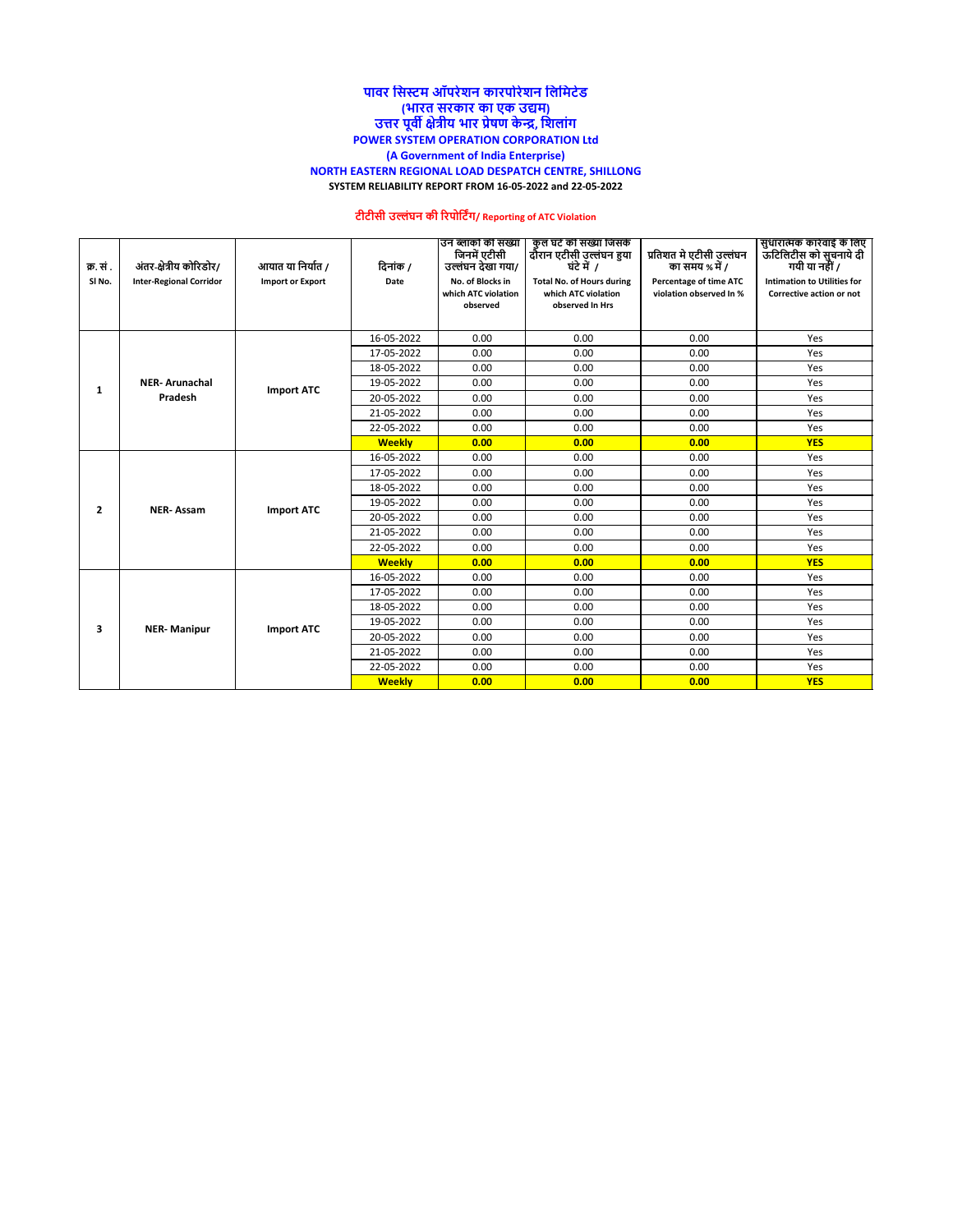|                |                     |                   | <b>Weekly</b>            | 0.00         | 0.00         | 0.00                                                                                          | <b>YES</b> |
|----------------|---------------------|-------------------|--------------------------|--------------|--------------|-----------------------------------------------------------------------------------------------|------------|
|                | <b>NER-Tripura</b>  |                   | 22-05-2022               | 0.00         | 0.00         | 0.00                                                                                          | Yes        |
|                |                     |                   | 21-05-2022               | 0.00         | 0.00         | 0.00                                                                                          | Yes        |
| $\overline{ }$ |                     | <b>Import ATC</b> | 20-05-2022               | 0.00         | 0.00         | 0.00                                                                                          | Yes        |
|                |                     |                   | 19-05-2022               | 0.00         | 0.00         | 0.00                                                                                          | Yes        |
|                |                     |                   | 18-05-2022               | 0.00         | 0.00         | 0.00                                                                                          | Yes        |
|                |                     |                   | 17-05-2022               | 0.00         | 0.00         | 0.00                                                                                          | Yes        |
|                |                     |                   | 16-05-2022               | 0.00         | 0.00         | 0.00                                                                                          | Yes        |
|                |                     |                   | <b>Weekly</b>            | 0.00         | 0.00         | 0.00                                                                                          | <b>YES</b> |
|                |                     |                   | 22-05-2022               | 0.00         | 0.00         | 0.00                                                                                          | Yes        |
|                | <b>NER-Nagaland</b> |                   | 21-05-2022               | 0.00         | 0.00         | 0.00                                                                                          | Yes        |
| 6              |                     | <b>Import ATC</b> | 20-05-2022               | 0.00         | 0.00         | 0.00                                                                                          | Yes        |
|                |                     |                   | 19-05-2022               | 0.00         | 0.00         |                                                                                               | Yes        |
|                |                     |                   | 18-05-2022               | 0.00         | 0.00         | 0.00                                                                                          | Yes        |
|                |                     |                   | 17-05-2022               | 0.00         | 0.00         | 0.00                                                                                          | Yes        |
|                | <b>NER-Mizoram</b>  |                   | 16-05-2022               | 0.00         | 0.00         | 0.00                                                                                          | Yes        |
|                |                     |                   | <b>Weekly</b>            | 0.00         | 0.00         | 0.00                                                                                          | <b>YES</b> |
|                |                     |                   | 22-05-2022               | 0.00         | 0.00         | 0.00<br>0.00<br>0.00                                                                          | Yes        |
|                |                     |                   | 21-05-2022               | 0.00         | 0.00         |                                                                                               | Yes        |
| 5              |                     | <b>Import ATC</b> | 20-05-2022               | 0.00         | 0.00         |                                                                                               | Yes        |
|                |                     |                   | 19-05-2022               | 0.00         | 0.00         | 0.00                                                                                          | Yes        |
|                |                     |                   | 18-05-2022               | 0.00         | 0.00         |                                                                                               | Yes        |
|                |                     |                   | 17-05-2022               | 0.00         | 0.00         |                                                                                               | Yes        |
|                |                     |                   | 16-05-2022               | 0.00         | 0.00         | 0.00<br>0.00<br>0.00<br>0.00<br>0.00<br>16.00<br>0.00<br>2.29<br>0.00<br>0.00<br>0.00<br>0.00 | Yes        |
|                |                     |                   | <b>Weekly</b>            | 16.00        | 4.00         |                                                                                               | <b>YES</b> |
|                | NER-Meghalaya       |                   | 22-05-2022               | 0.00         | 0.00         |                                                                                               | Yes        |
|                |                     |                   | 21-05-2022               | 16.00        | 4.00         |                                                                                               | Yes        |
| 4              |                     | <b>Import ATC</b> | 20-05-2022               | 0.00         | 0.00         |                                                                                               | Yes        |
|                |                     |                   | 18-05-2022<br>19-05-2022 | 0.00<br>0.00 | 0.00<br>0.00 |                                                                                               | Yes<br>Yes |
|                |                     |                   | 17-05-2022               | 0.00         | 0.00         |                                                                                               | Yes        |
|                |                     |                   | 16-05-2022               | 0.00         | 0.00         |                                                                                               | Yes        |
|                |                     |                   |                          |              |              |                                                                                               |            |

**सुधारात्मक कायों की आवश्यकता/ Corrective actions required:**

एटीसी के उल्लंघन के मामले में, क्षेत्रीय संस्थाएं (आईएसजीएस, डिस्कोम आदि) जो आयात नियंज को अपने इंजिक्शन और नियात नियंत्रण क्षेत्र कम ड्राइंग या अधिक इंजेक्शन कर रहे हैं,यो<br>ड्रॉल या इंजेक्शन को सीमित करें ताकि एटीसी को सी

In case of violation of ATC, the regional entities (ISGSs, DISCOMs etc) who are over drawing or under injecting in the importing control area and under drawing or over injecting in the exporting control **area, restrict their drawal or injection so that ATC can be maintained within the limit and SLDCs will take appropriate action.**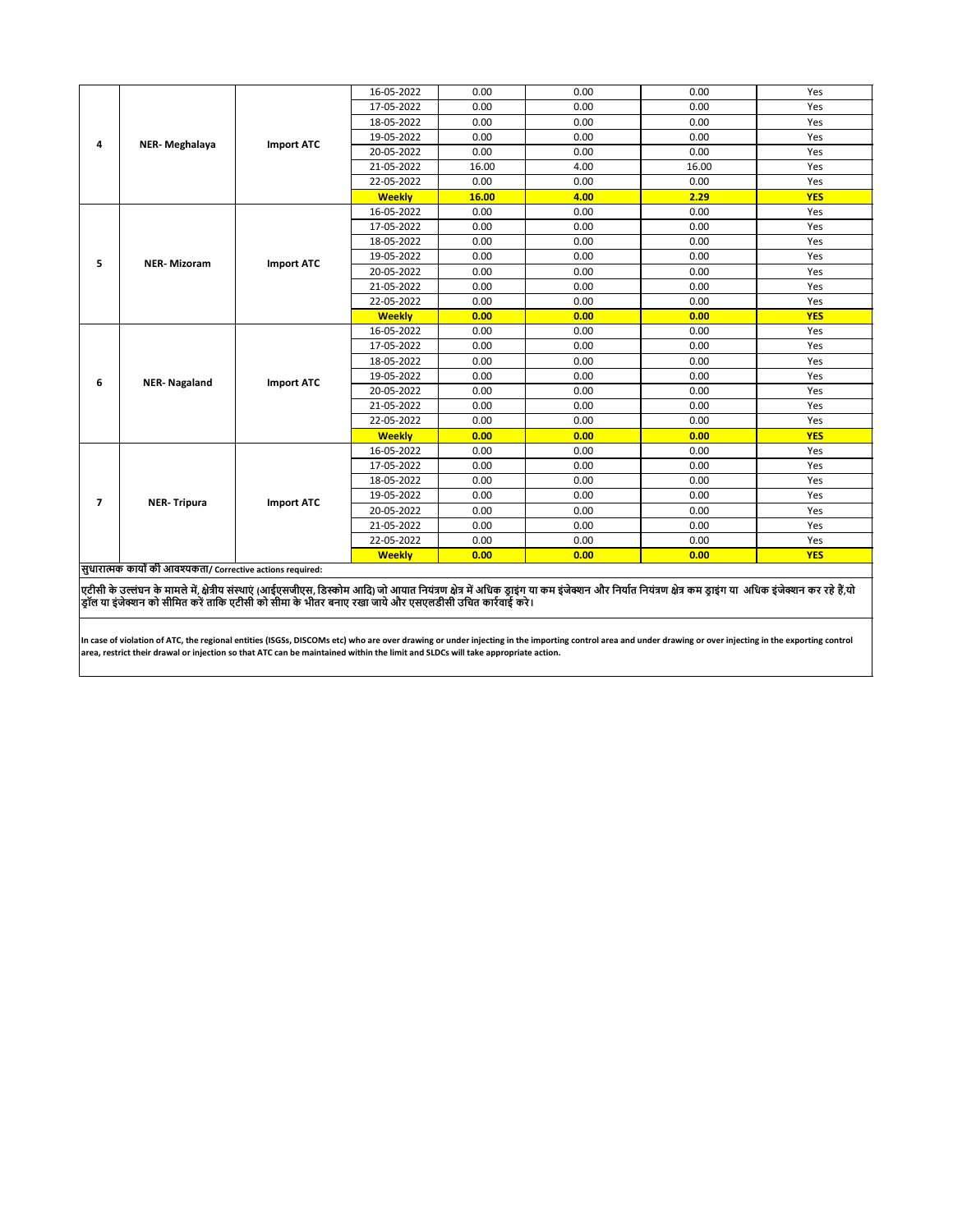#### **NORTH EASTERN REGIONAL LOAD DESPATCH CENTRE, SHILLONG SYSTEM RELIABILITY REPORT FROM 16-05-2022 and 22-05-2022 पावर नसस्टम ऑपरेशि कारपोरेशि नलनमटेड (भारत सरकार का एक उद्यम) उत्तर पूवी क्षेत्रीय भार प्रेषण केन्द्र, नशलांग POWER SYSTEM OPERATION CORPORATION Ltd (A Government of India Enterprise)**

# **निकटवती बसोंके बीच कोणीय अंतर की ररपोनटिंग/ Reporting of Angular Difference between adjacent buses**

| क्र. सं. /<br>SI No. | वस-1/<br><b>Bus-1 (Reference)</b> | बस-2 संदर्भ /<br>Bus-2 | दिनांक /<br>Date                      | नोड्स के बीच अधिकतम<br>कोणीय अंतर <i>।</i><br><b>Maximum Angular</b><br>Difference between nodes<br>in Degrees | काणाय अंतर सामा (+/- 30<br>डिग्री) के उल्लंघन के घंटे की<br>संख्या /<br><b>Number of Hours of Violation</b><br>of Angular difference limits (+/-<br>30 degree) In Hrs | प्रतिशत मे कोणीय अंतर<br>सीमा उल्लंघन का समय /<br>Percentage of Time of<br><b>Angular Difference limits</b><br>violation In % | सुधारात्मक कारवाइ के लिए<br>ऊटिलिटीस को सुचनाये दी<br>गयी या नहीं /<br><b>Intimation to Utilities for</b><br>Corrective action or not |
|----------------------|-----------------------------------|------------------------|---------------------------------------|----------------------------------------------------------------------------------------------------------------|-----------------------------------------------------------------------------------------------------------------------------------------------------------------------|-------------------------------------------------------------------------------------------------------------------------------|---------------------------------------------------------------------------------------------------------------------------------------|
|                      |                                   |                        | 16-05-2022                            | $-4.60$                                                                                                        | 0.00                                                                                                                                                                  | 0.00                                                                                                                          | Yes                                                                                                                                   |
|                      |                                   |                        | 17-05-2022                            | $-5.90$                                                                                                        | 0.00                                                                                                                                                                  | 0.00                                                                                                                          | Yes                                                                                                                                   |
|                      |                                   |                        | 18-05-2022                            | $-5.30$                                                                                                        | 0.00                                                                                                                                                                  | 0.00                                                                                                                          | Yes                                                                                                                                   |
| 1                    | <b>BONGAIGAON - 400KV</b>         | Ranganadi- 400 kV      | 19-05-2022                            | $-4.40$                                                                                                        | 0.00                                                                                                                                                                  | 0.00                                                                                                                          | Yes                                                                                                                                   |
|                      |                                   |                        | 20-05-2022                            | $-4.70$                                                                                                        | 0.00                                                                                                                                                                  | 0.00                                                                                                                          | Yes                                                                                                                                   |
|                      |                                   |                        | 21-05-2022                            | $-5.70$                                                                                                        | 0.00                                                                                                                                                                  | 0.00                                                                                                                          | Yes                                                                                                                                   |
|                      |                                   |                        | 22-05-2022                            | $-5.90$                                                                                                        | 0.00                                                                                                                                                                  | 0.00                                                                                                                          | Yes                                                                                                                                   |
|                      |                                   |                        | <b>Weekly</b>                         | $-5.90$                                                                                                        | 0.00                                                                                                                                                                  | 0.00                                                                                                                          | <b>YES</b>                                                                                                                            |
|                      |                                   |                        | 16-05-2022                            | $-1.70$                                                                                                        | 0.00                                                                                                                                                                  | 0.00                                                                                                                          | Yes                                                                                                                                   |
|                      |                                   |                        | 17-05-2022                            | $-2.90$                                                                                                        | 0.00                                                                                                                                                                  | 0.00                                                                                                                          | Yes                                                                                                                                   |
|                      | <b>BONGAIGAON - 400KV</b>         |                        | 18-05-2022                            | $-2.50$                                                                                                        | 0.00<br>0.00                                                                                                                                                          | Yes                                                                                                                           |                                                                                                                                       |
| $\overline{2}$       |                                   | <b>BNC - 400KV</b>     | 19-05-2022                            | 2.40                                                                                                           | 0.00                                                                                                                                                                  | 0.00                                                                                                                          | Yes                                                                                                                                   |
|                      |                                   |                        | 20-05-2022                            | $-4.70$                                                                                                        | 0.00                                                                                                                                                                  | 0.00                                                                                                                          | Yes                                                                                                                                   |
|                      |                                   |                        | 21-05-2022                            | $-5.60$                                                                                                        | 0.00                                                                                                                                                                  | 0.00                                                                                                                          | Yes                                                                                                                                   |
|                      |                                   |                        | $-3.30$<br>0.00<br>22-05-2022<br>0.00 |                                                                                                                | Yes                                                                                                                                                                   |                                                                                                                               |                                                                                                                                       |
|                      |                                   |                        | <b>Weekly</b>                         | $-5.60$                                                                                                        | 0.00                                                                                                                                                                  | 0.00                                                                                                                          | <b>YES</b>                                                                                                                            |
|                      |                                   |                        | 16-05-2022                            | $-2.40$                                                                                                        | 0.00                                                                                                                                                                  | 0.00                                                                                                                          | Yes                                                                                                                                   |
|                      | <b>BONGAIGAON - 400KV</b>         | <b>Misa - 220KV</b>    | 17-05-2022                            | $-3.60$                                                                                                        | 0.00                                                                                                                                                                  | 0.00                                                                                                                          | Yes                                                                                                                                   |
|                      |                                   |                        | 18-05-2022                            | $-3.70$                                                                                                        | 0.00                                                                                                                                                                  | 0.00                                                                                                                          | Yes                                                                                                                                   |
| 3                    |                                   |                        | 19-05-2022                            | $-2.70$                                                                                                        | 0.00                                                                                                                                                                  | 0.00                                                                                                                          | Yes                                                                                                                                   |
|                      |                                   |                        | 20-05-2022                            | $-4.00$                                                                                                        | 0.00                                                                                                                                                                  | 0.00                                                                                                                          | Yes                                                                                                                                   |
|                      |                                   |                        | 21-05-2022                            | $-3.80$                                                                                                        | 0.00                                                                                                                                                                  | 0.00                                                                                                                          | Yes                                                                                                                                   |
|                      |                                   |                        | 22-05-2022                            | $-4.40$                                                                                                        | 0.00                                                                                                                                                                  | 0.00                                                                                                                          | Yes                                                                                                                                   |
|                      |                                   |                        | <b>Weekly</b>                         | $-4.40$                                                                                                        | 0.00                                                                                                                                                                  | 0.00                                                                                                                          | <b>YES</b>                                                                                                                            |
|                      |                                   |                        | 16-05-2022                            | $-3.40$                                                                                                        | 0.00                                                                                                                                                                  | 0.00                                                                                                                          | Yes                                                                                                                                   |
|                      |                                   |                        | 17-05-2022<br>18-05-2022              | $-5.20$<br>$-5.00$                                                                                             | 0.00<br>0.00                                                                                                                                                          | 0.00<br>0.00                                                                                                                  | Yes                                                                                                                                   |
|                      |                                   |                        |                                       |                                                                                                                |                                                                                                                                                                       |                                                                                                                               | Yes                                                                                                                                   |
| 4                    | <b>BONGAIGAON - 400KV</b>         | Imphal - 132KV         | 19-05-2022<br>20-05-2022              | $-4.60$<br>$-6.50$                                                                                             | 0.00<br>0.00                                                                                                                                                          | 0.00<br>0.00                                                                                                                  | Yes<br>Yes                                                                                                                            |
|                      |                                   |                        | 21-05-2022                            | $-5.60$                                                                                                        | 0.00                                                                                                                                                                  | 0.00                                                                                                                          | Yes                                                                                                                                   |
|                      |                                   |                        | 22-05-2022                            | $-6.20$                                                                                                        | 0.00                                                                                                                                                                  | 0.00                                                                                                                          | Yes                                                                                                                                   |
|                      |                                   |                        | <b>Weekly</b>                         | $-6.50$                                                                                                        | 0.00                                                                                                                                                                  | 0.00                                                                                                                          | <b>YES</b>                                                                                                                            |